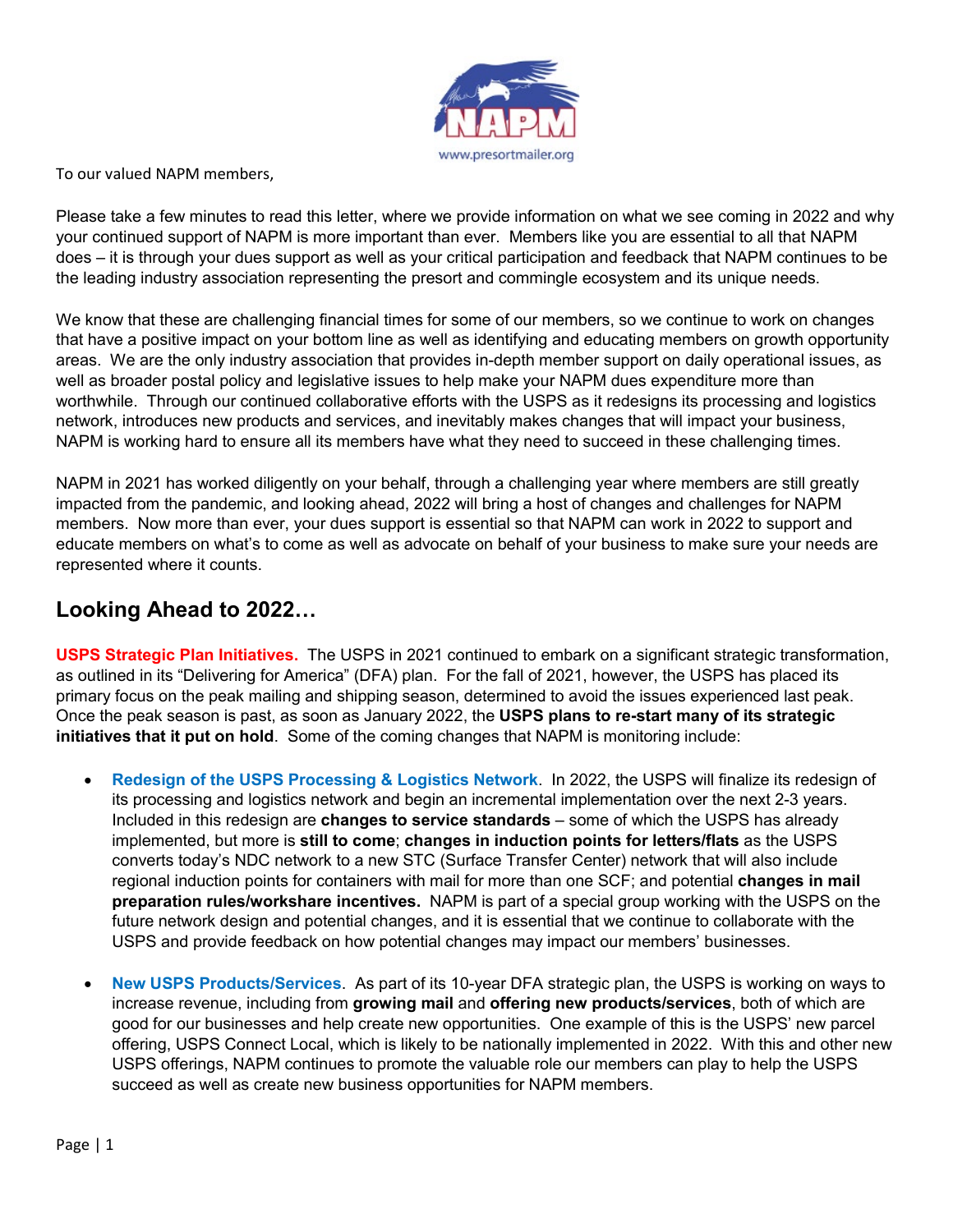• **USPS Pricing**. The USPS made the decision, after listening to industry feedback, not to increase prices in January 2022 and instead hold the next price change until July 2022. The USPS recently announced its plan, however, to potentially change Market Dominant mail prices two times each year, starting in 2023, with one change in January and another in July each year. The USPS said it will decide each year whether to do two price changes, but wanted to let industry know there would be that possibility going forward so businesses can budget and prepare.

The USPS also is performing much analysis on its costs and will continue to do so as it makes significant changes in its network and processes, which could result in changes to price structures and workshare discounts. NAPM will continue to work closely with the USPS to advocate for workshare discounts and price incentives that reflect the work our members do, including retention of the Full-Service price incentive, and Seamless price incentive that NAPM was instrumental in getting the USPS to implement, as well as presort discounts. NAPM advocated for the requirement for the USPS to set workshare discounts closer to 100% passthrough, which were included as part of the PRC's 10-year rate system review final rules.

NAPM's work with the USPS to support creation of the Seamless incentive worked to remind the USPS that mailers incur real costs to support programs like Seamless, and it also helped promote the value that NAPM members and others supporting these programs bring to the USPS. The **Seamless price incentive also means real \$ in your business' pocket** once you move into full Seamless, if you've not done so already. NAPM has lots of support available to help members get into Seamless, so reach out to us if you need help!

- **USPS Reorganization.** As the USPS continues its reorganization there is much movement of people into new positions as well as new employees in key positions. During this transition period, NAPM has worked tirelessly to communicate to the USPS headquarters team issues that are occurring as a result of new people in customer-facing positions such as in Business Mail Entry. Through our close relationships with USPS, we are able to have many of the issues reported by our members addressed quickly and collaboratively, including issues around mail acceptance, verification, postage and more.
- **More to Come!** The above are just a few of the key initiatives we know the USPS will be working on and implementing in 2022 as part of its strategic plan. There are more areas the USPS is likely to be making changes in and NAPM will be vigilant in ensuring your business has the information on what's to come as soon as it is available so that it can plan and succeed.

**Promoting the Value our Members Bring**. NAPM will continue to educate the USPS, postal regulators, Congress, and others about the value that our members bring – value to the USPS, value to the economy, value to businesses using the mail, and value to consumers. In 2022, NAPM's Strategic Planning Committee will be focusing on a broad marketing and education program as well as specific meetings with key influencers and decision-makers to communicate the many ways our members add value. That value includes preparing and entering mail in the most efficient manner possible for the USPS to help reduce its costs, improving USPS service performance for mail users, providing mail users with access to affordable postage rates, acting as first line sales force and educating mail user customers on USPS products and services, and much more.

In addition, the Intelligent Mail data provided by our members through Full-Service and Seamless fuels a growing list of USPS products and services. NAPM will continue to emphasize to the USPS, PRC, and others the value of that data and the need to enhance workshare discounts/price incentives that compensate our members for the cost to support these data-rich programs. Nearly every initiative the USPS is pursuing to retain mail volume (e.g., Informed Delivery, Election Mail/Ballot tracking, etc.), reduce costs (Seamless, IMb Full-Service, Enterprise Payment System, Address Quality initiatives, etc.), improve service (USPS' Service Performance Measurement System, Informed Visibility and internal analytics/tools, etc.) and more -- could not function without the Intelligent Mail data we provide.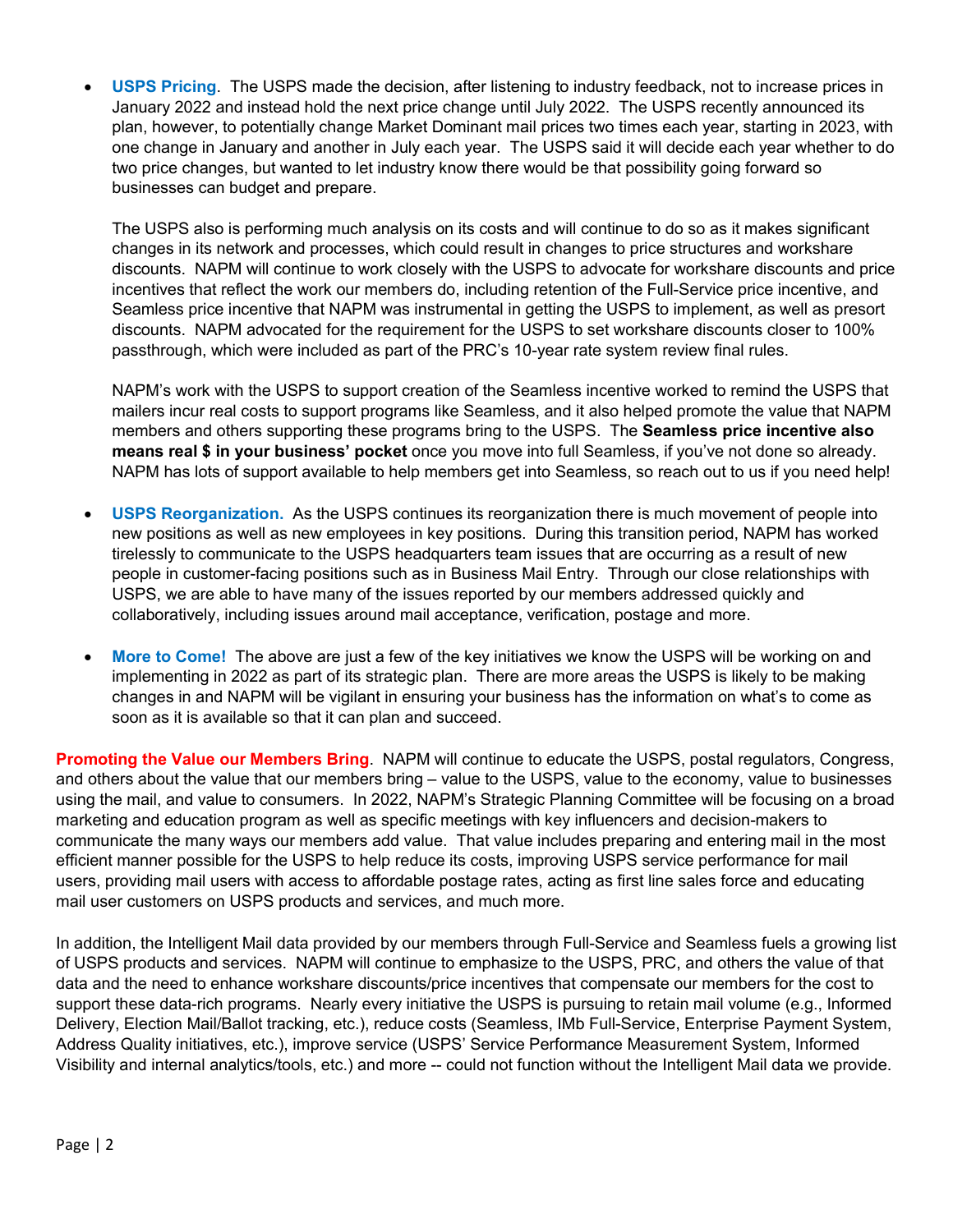**Promoting Your Business**. NAPM in 2022 will engage in several initiatives focused on promoting the use of commingle and promoting your business to prospective customers. We will be developing presentations and education materials on the value of commingle which members can use with customers, at local Postal Customer Council (PCC) meetings or other venues. NAPM will conduct presentations around the value of commingle at conferences such as the National Postal Forum and other venues where prospective customers gather. We will be fine-tuning NAPM's "Member Locator" tool which is available to anyone on the NAPM web site as a way to find service providers (so make sure your company info and listing are up to date!).

**Helping Your Business at the Operational Level.** One of NAPM's **key strengths** that sets it apart from other industry associations is the work we do to help members at the operational level of their business. We continue to assist dozens of members each year as they work through business mailing related issues covering everything from overcoming business or technical obstacles they are experiencing at their local acceptance to disputing revenue assessments, moving into programs such as eInduction or Seamless Acceptance and more. Where appropriate to the issue, we engage our vendor members to help MSP members resolve their issues. Our assistance helping members appeal postage assessments has realized **hundreds of thousands of dollars** being returned to them and our direct support and education of members helps reduce their costs.

**Identifying Growth Opportunities.** NAPM in 2022 will continue to identify potential new business and growth opportunities for its members and provide education and resources to help members explore new opportunities. At our 2022 Annual Conference, our agenda will include several sessions focused on growth opportunities, and NAPM will continue to conduct webinars for members where we bring knowledgeable speakers on specific growth areas to share their expertise and experience.

**Grow the Membership.** NAPM over the years has maintained a loyal set of members with strong membership retention. As our industry and the pressures members face continue to evolve, however, mergers and acquisitions among our members will continue and likely grow. To remain strong and continue to do the important work we do, NAPM must not just retain existing members, we need to grow and bring on new members. Growing our network of members not only keeps the association strong, it provides many opportunities for collaboration and partnerships between members, which will become more important going forward if mail volumes continue to decline.

**On the Legislative Front**. Through its efforts as part of C21 (Coalition for 21<sup>st</sup> Century Postal Service), NAPM has worked to advocate legislative positions that benefit our members. When appropriate, we have invited members to participate in educational discussions with key Congressional representatives as well as writing letters on key issues. Whether the reform bill that ultimately gets voted on focuses on elimination of the USPS' pre-funding requirements for retiree health care, or takes the shape of a larger more comprehensive postal reform bill that could impact our industry in many ways, NAPM will be vigilant and active both in letting our members know what is happening as well as continuing our industry collaborations to work on legislative issues.

NAPM also works collaboratively with others in the industry to keep a pulse on key legislative activity happening at the state level and provide information to members. We will continue to educate members on legislative activity around privacy, sales tax, and other key issues through our member webinars and our Annual Conference as well as articles in our newsletter and on our website.

**On the Regulatory Front**. NAPM in 2022 will continue to closely watch activity at the Postal Regulatory Commission (PRC) and submit comments when invited to do so that help educate the regulator on our industry and members' needs, as well as opposing any potential changes not in the best interests of our members. Litigation around the PRC's 10-year rate system review final rules continues in the D.C. Court of Appeals, which NAPM will continue to watch closely until a decision is rendered. NAPM also will closely watch and actively participate in any proceedings around changing the methodologies used to determine workshare discounts.